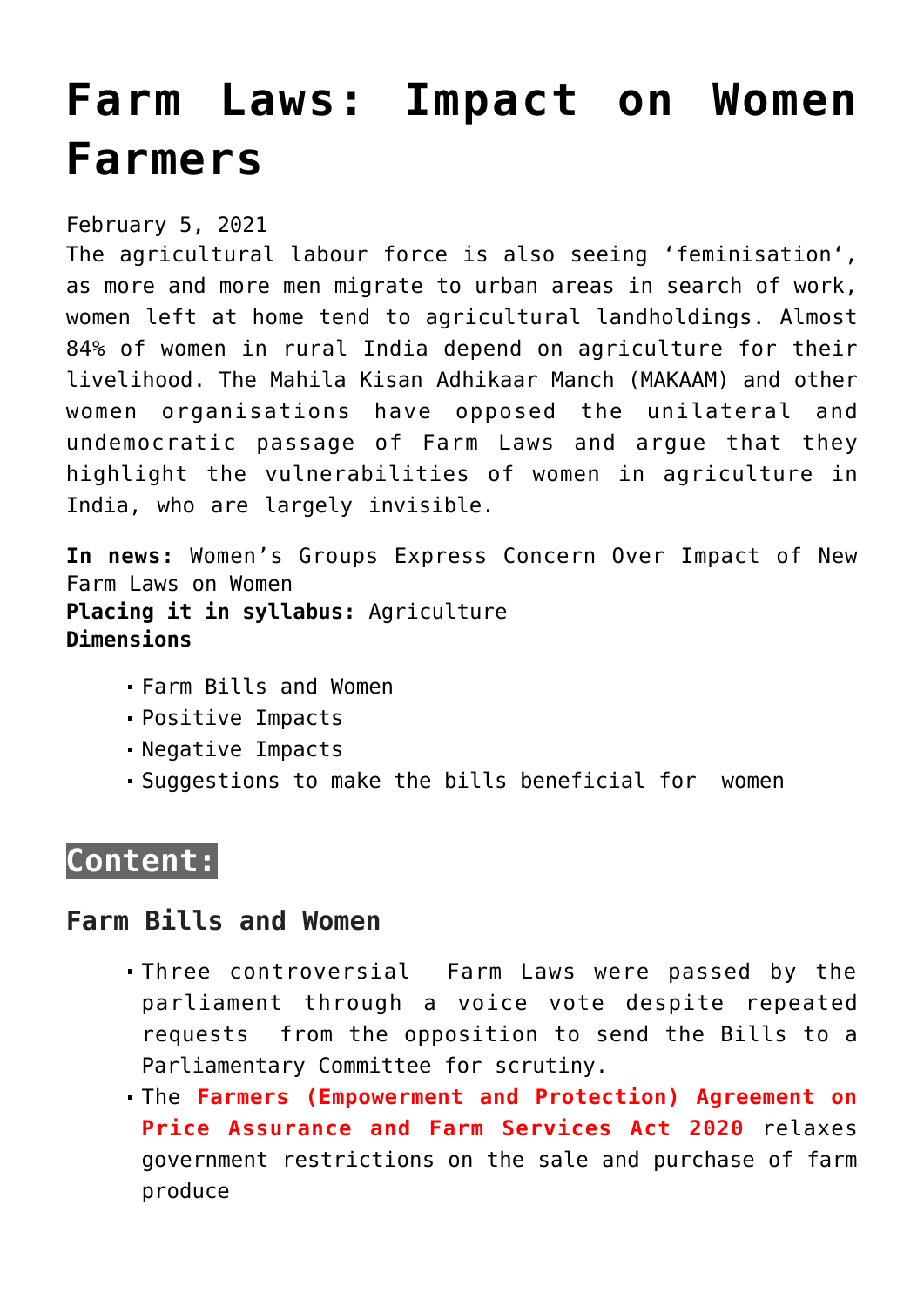- The F**arming Produce, Trade, Commerce (Promotion and Facilitation) Act 2020** proposes a legislation to facilitate direct trade with large corporations, bypassing state mandis or **Agricultural Produce Market Committees (APMCs).**
- The **Essential Commodities (Amendment) Act 2020** eases regulations on stocking produce under the **Essential Commodities Act (1955)**.
- Despite being termed 'revolutionary' by Union Minister for Agriculture, Narendra Tomar, the bills have received criticism from experts as well as farmers' unions.
- **Marginal and small holdings operated by women farmers together constitute 27.9 % of total operational holding**s cultivated by women according to the Economic Survey of 2018-19 .
- While the legislation seems to be harmful for the farming community at large, farmers with smaller land holdings such as women, are likely to be worst affected.
- In West Bengal, Maharashtra and Karnataka women farmers' organisation and Dalit farmers' organisation have been at the forefront of these protests

**Status of Women and Farming in India**

- **47%** of the **agricultural labour force** of India is comprised of **women**
- Even though **73.2% of women are involved in agriculture, only 12% own the land** they work on.
- **81% of women farmers are also Dalit and Adivasi.**
- And only **8% of women farmers have control over their agricultural income**
- women farmers in India already face multiple preexisting challenges in terms of:
	- lack of recognition as farmers,
	- unequal rights over key resources such as land, water, forests, etc.,
	- gendered access to support systems and services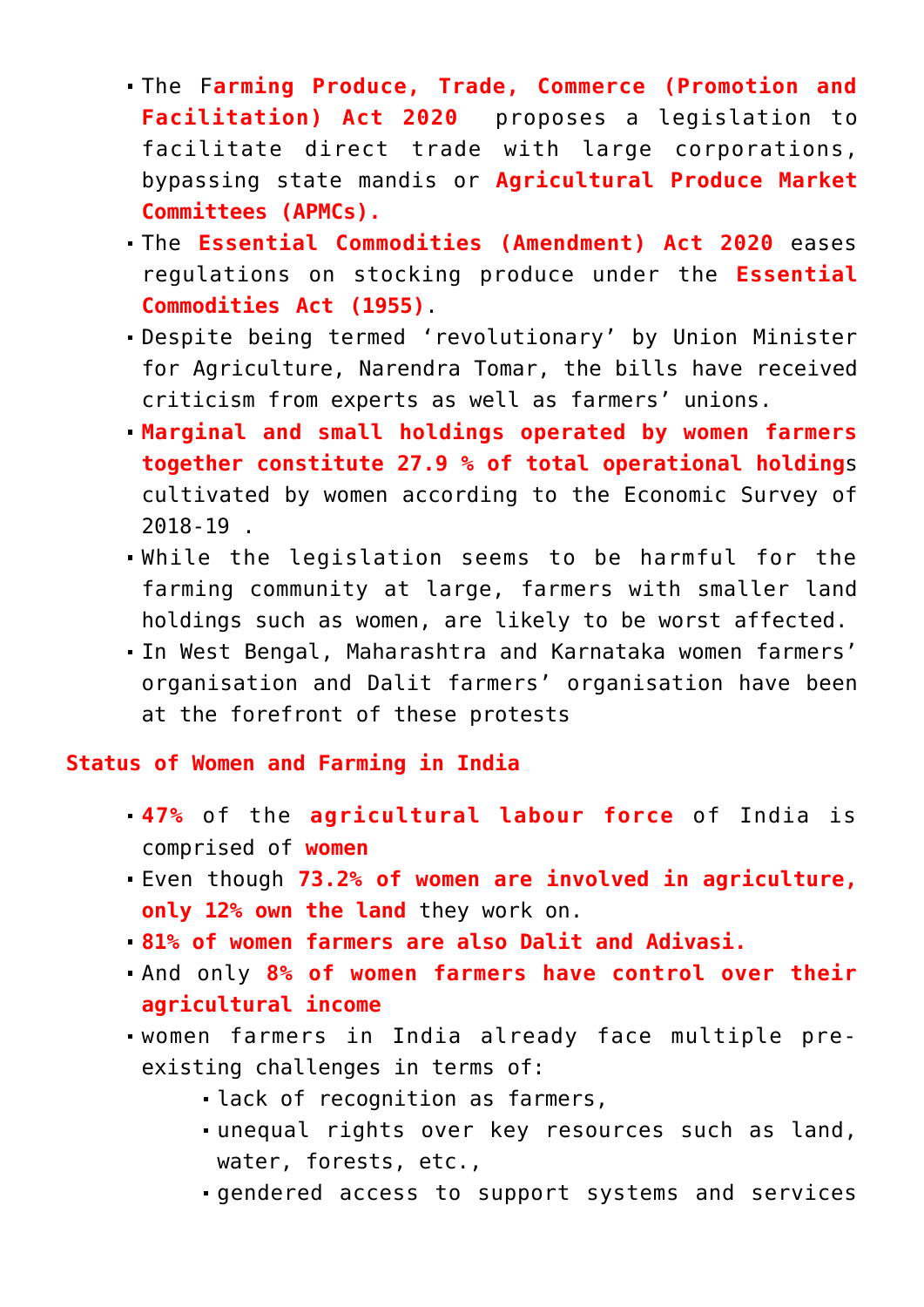related to agricultural credit, inputs, subsidies, budgets and marketing their produce

- The census calls anyone who operates a piece of agricultural land a 'cultivator'. Operational land is land used by anyone for agricultural production – irrespective of whether the person using it owns it or not.
- Since **more than 87% of women do not own land,** the benefits of land ownership are not enjoyed by them.
- As they are not categorised as 'farmers' in official records, they do not get institutional credit for farming or farming subsidies.
- This reduces the agricultural productivity of the land tilled by women.
- Therefore, even though women are adequately represented, their efforts are unrecognised due to lack of landholding, access to government provisions and traditionally institutionalised gender roles.

# **Positive Impacts of the Laws**

The Indian Government expects the farm laws to benefit the farmers in the following ways:

The law on reforms of agri market – Farmer's Produce Trade and Commerce(Promotion and Facilitation) Act, 2020- would:

- **create an ecosystem where farmers and traders enjoy the freedom to sell and purchase** farm produce outside registered 'mandis' under states' APMCs.
- promote **barrier-free inter-state and intra-state trade of farmers' produc**e
- **reduce marketing/transportation costs** and help farmers in getting better prices
- provide a facilitative framework for electronic trading

The Farmer (Empowerment and Protection) Agreement of Price Assurance and Farm Services Bill, 2020 – is expected to: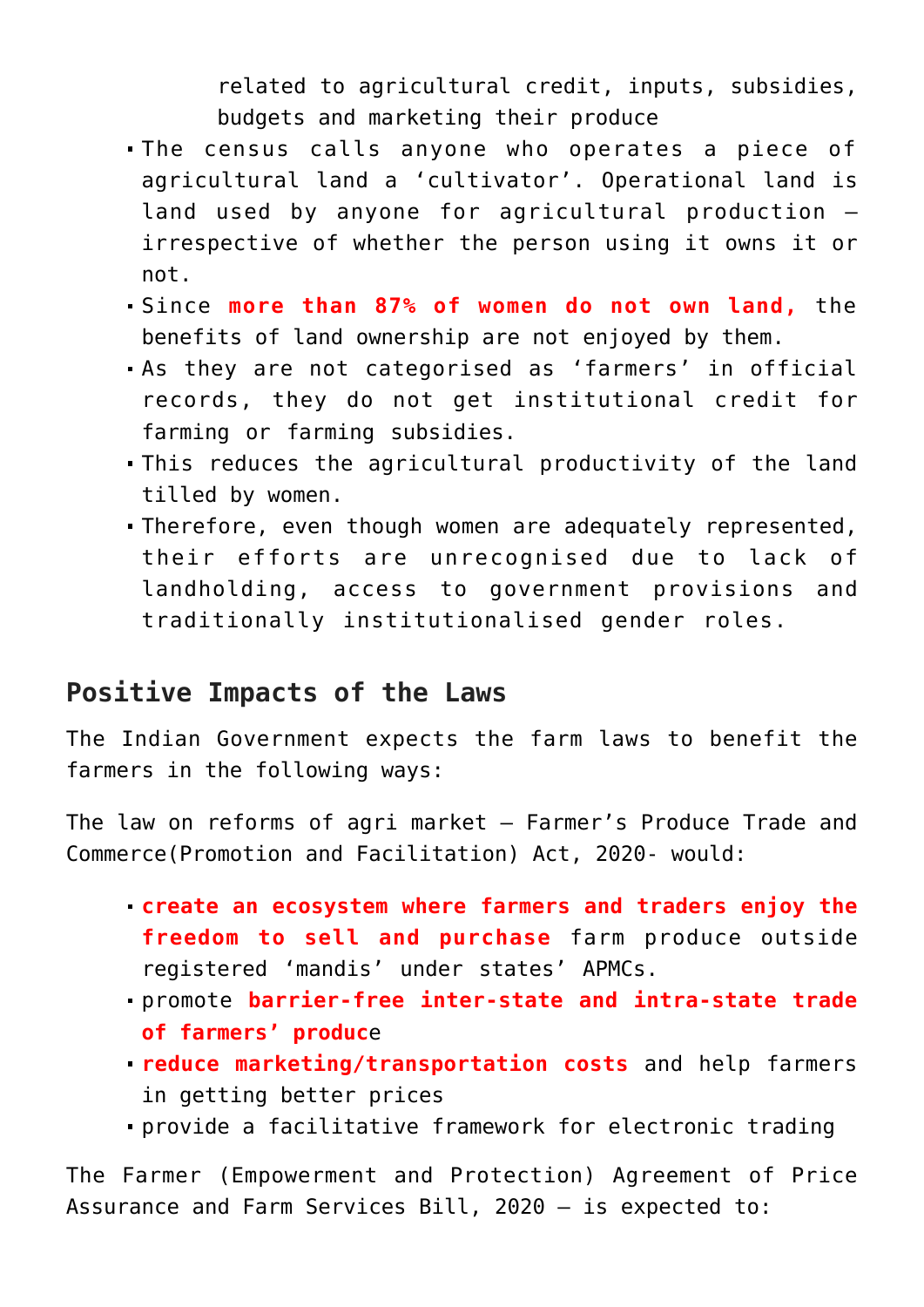- **transfer the risk of market unpredictability from farmers to sponsors**
- enable farmers t**o access modern tech and get better inputs**
- **reduce the cost of marketing** and boost farmer's income.
- **engage in direct marketing by eliminating intermediaries** for full price realisation
- **Effective dispute resolution mechanism** with redressal timelines.

The Essential Commodities (Amendment) Bill, 2020 would:

- remove commodities like cereals, pulses, oilseeds, onion and potatoes from the list of essential commodities. It will do away with the imposition of stockholding limits on such items except under "extraordinary circumstances" like war
- **attract the private sector/FDI into the farm sector** as it will remove fears of private investors of excessive regulatory interference in business operations.
- **bring investment for farm infrastructure** like cold storages, and modernising the food supply chain.
- help both farmers and consumers by bringing in **price stability**.
- **create a competitive market** environment and **cut wastage** of farm produce.

### **Negative Impacts of the Laws:**

Several organisations like **Mahila Kisan Adhikaar Manch (MAKAAM)** have criticised the Farm laws for the following reasons:

#### *Issue of Mobility*

Farmers' Produce and Trade and Commerce (Promotion and Facilitation) Act, 2020 is premised on the assumption that all farmers are equally mobile and have equal access to transportation facilities to sell or purchase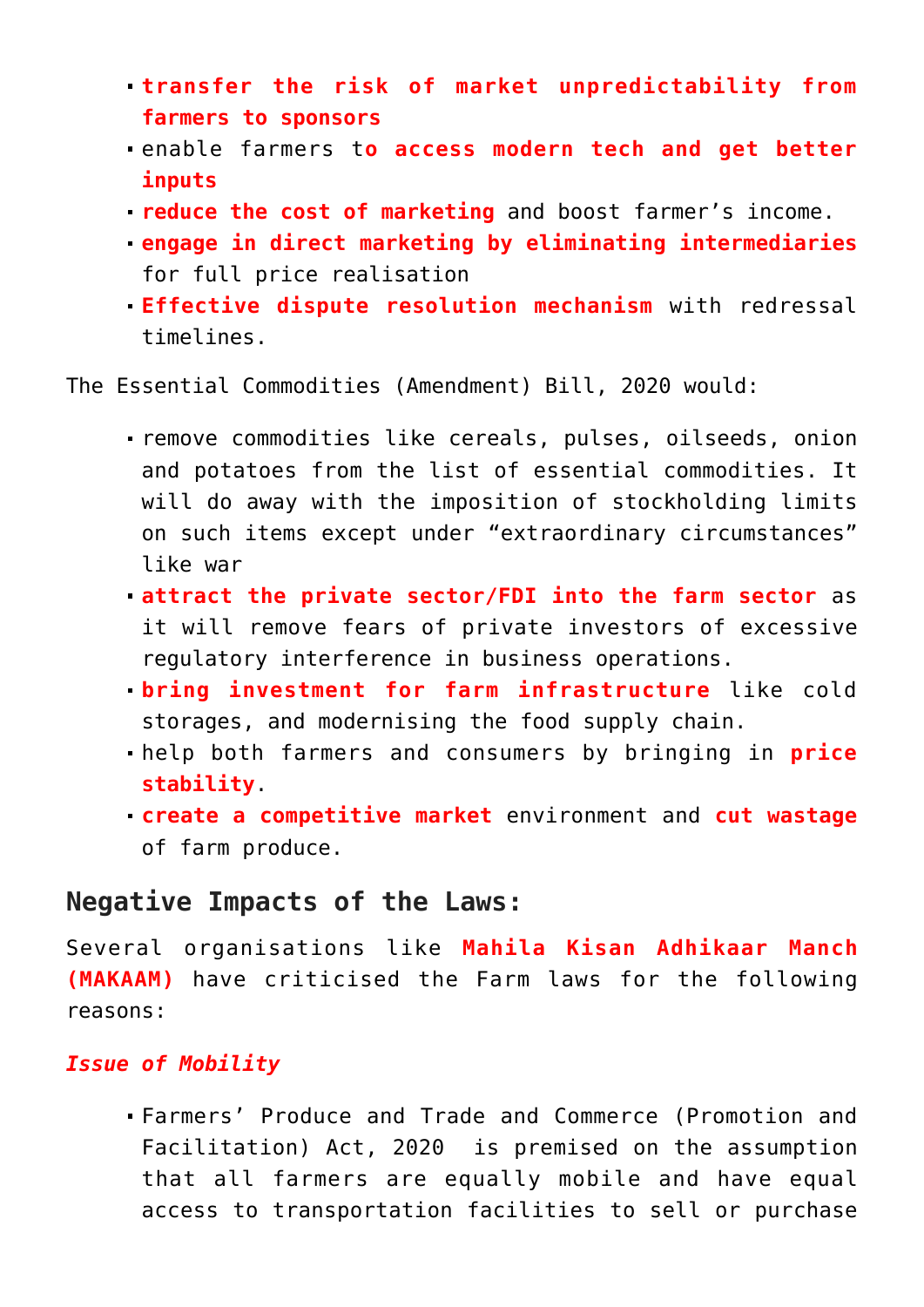their agricultural produce anywhere in the country.

- Women farmers suffer due to poor mobility and access to transport facilities.
- It would be difficult for them to travel far to trade their produce or bargain around better prices.
- In fact, what women farmers need is proximal markets such as APMCs but with oversight to protect them from exploitation by buyers/traders.

#### *Avenue for Exploitation by Private Traders:*

- State level APMCs serve as an important mechanism for price discovery for women farmers.
- Even though women farmers prefer to trade outside the system with private traders, APMCs perform a crucial role in signalling prices. This gave bargaining power to negotiate prices even when women farmers sold outside of the APMCs.
- The Act has proposed to bypass the APMC and usher in an era of fragmented and unregulated markets.

#### *Unequal Field For Women Farmer***s:**

- Women farmers in many states are starting autonomous **Farmers Producer Organisations (FPOs)**.
- In Telangana, women farmers floated **'Benishan'**, a company to procure and sell their produce in association with **Farmer Producers Organisations (FPO)** and **Society for Elimination of Rural Poverty (SERP)**.
- Kerala's **Kudumbashree initiative**, under the National Rural Livelihoods Mission, has promoted 'Naatuchanta' or weekly markets which are run entirely by women.
- The new Farm Acts, instead of supporting them through market and state supported credit schemes, put them at par with existing traders and other big corporations and **create an unequal playing field**

*Misery to Women Farmers*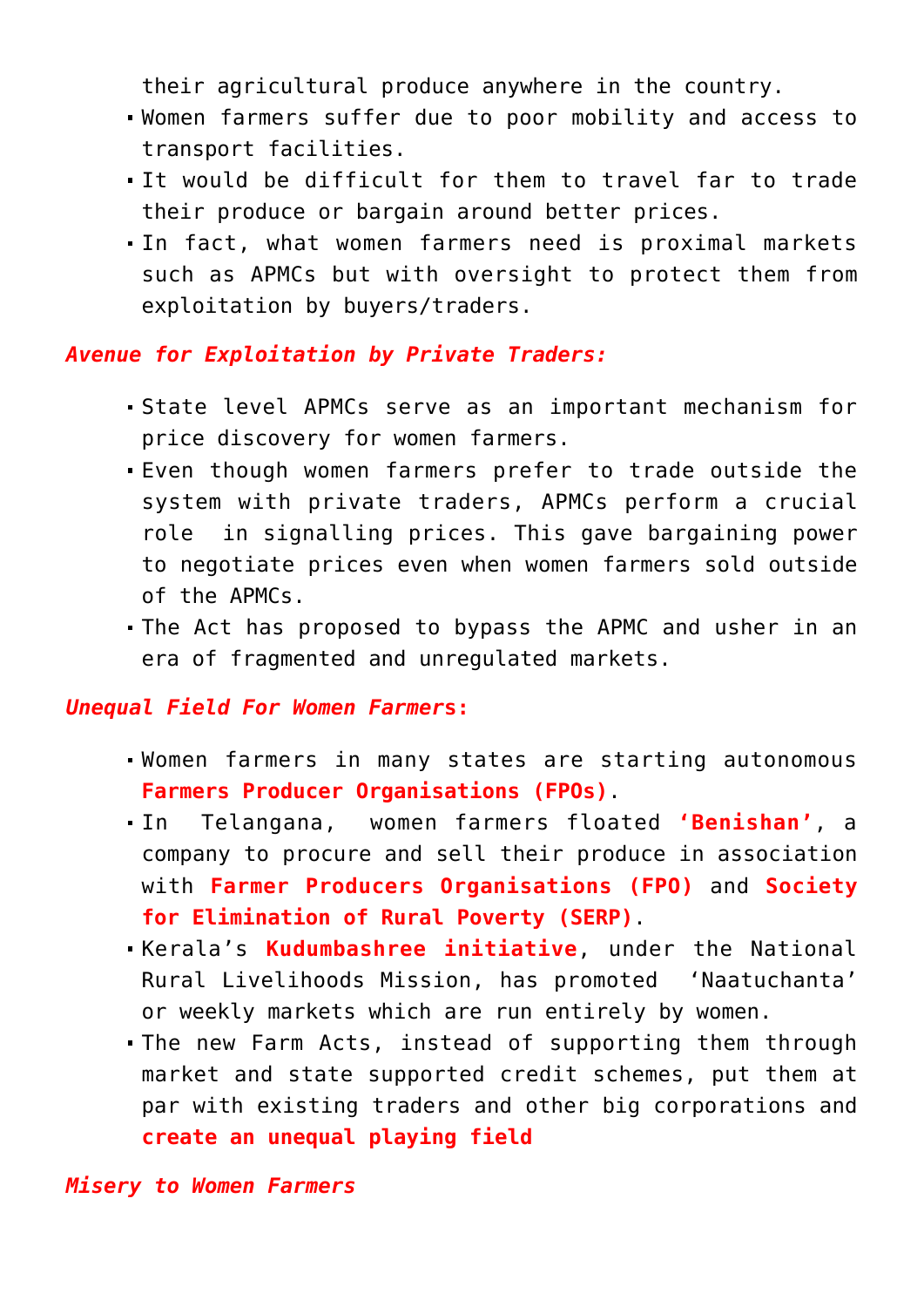- Large corporations can now enter into contracts with farmers
- An estimated 52-75% of Indian women engaged in agriculture are illiterate and there are also lower levels of awareness.
- **Without prerequisite legal knowledge these contracts could exploit the vulnerable.**
- Large corporations mostly use chemical intensive farming. This is one of the major reasons for increasing numbers of farm suicides.
- **Women organisations fear the acts could further aggravate the farm suicides** and render more women as widows and powerless wage labourers.
- This could create further agricultural distress.
- **Agricultural distress has a ground-level impact on food and nutrition of women**, education opportunities for girls, health and sanitation of households, and other such factors.

#### *Digital Alienation of Women Farmers:*

- In an attempt to fulfil the '**One Nation, One Market' prophecy**, the bills emphasise on the **e-NAM,** or National Agriculture Market, to facilitate online trade across states.
- Studies conducted in rural Madhya Pradesh show that deep rooted **patriarchal structures restrict women's usage and access to technology**.
- Shifting to digitalised market systems alienates women farmers who might find it difficult to adapt.

#### *Impact on food and nutritional Security:*

- The proposal to remove cereals, pulses, potatoes from the list of essential commodities is **bound to impact food security goals.**
- It is also an invitation to attract big corporates FDI into grain trade at a time when rest of the industry is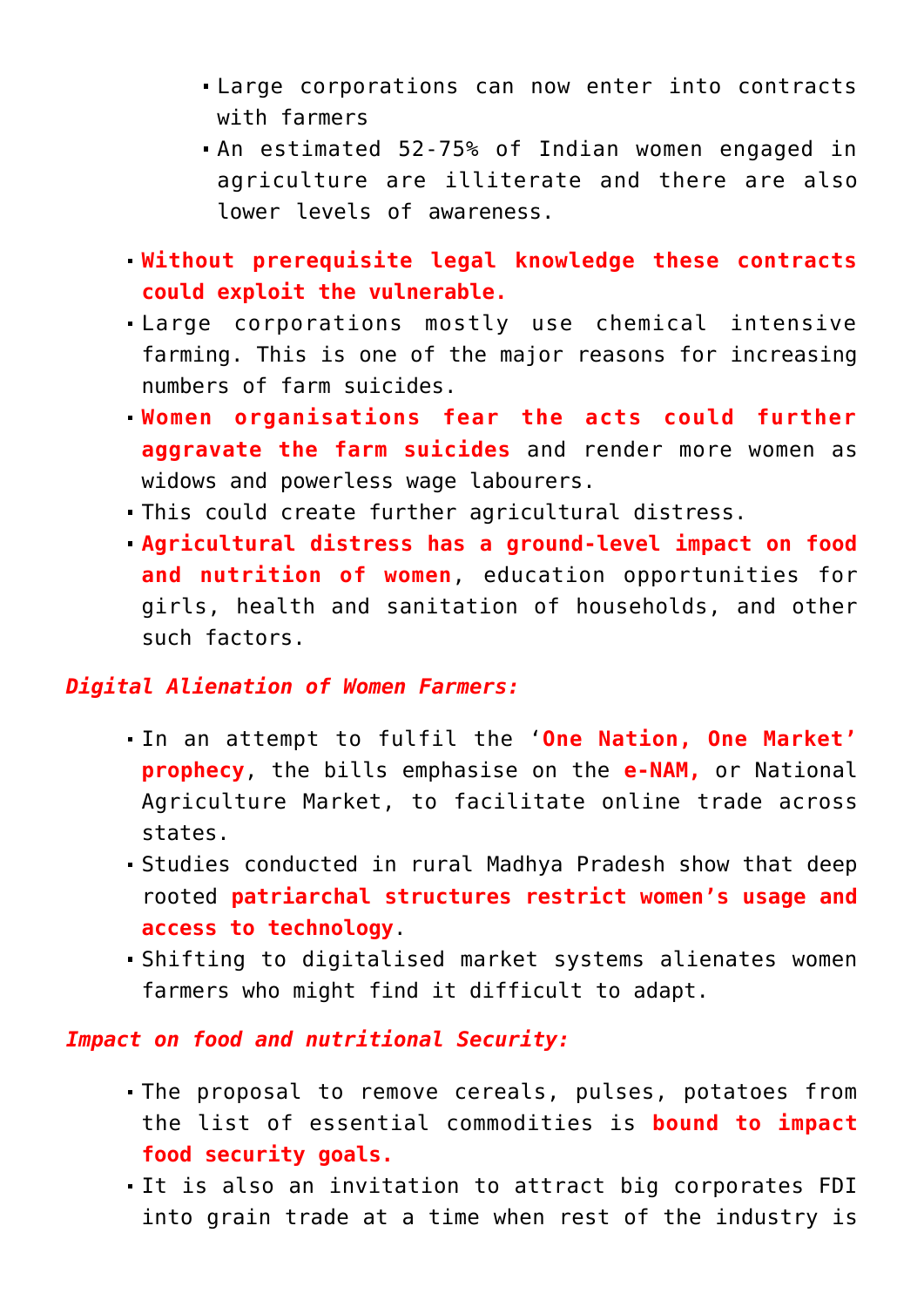in the doldrums and 90 metric tonnes is lying in the godowns and more to come by way of Kharif procurement.

#### *Inadequate Protection from Exploitation*

- The Farmers Empowerment, Protection, Agreement on Price Assurance and Farm Services Act 2020 seeks to l**egalise contract farming across the country** while claiming to enable farmers to get into other agreements related to seeds, other inputs and prior agreed price etc.
- **poor literacy levels amongst farm women and their differential situations based on caste, class and gender places them in a disadvantaged position** while understanding or negotiating (written) agreements with traders and corporate entities who are seeking to enter into agreements with the farmers to purchase their produce or for other services.
- Also, the conciliation or dispute arbitration framework that is provided in the above Act is clearly weighed against small and marginal farmers in general and women farmers in particular.

Suggestions to make the bills beneficial for women:

In brief, reforms in agriculture need large scale investments in protecting farmers and not just agri-businesses.

 Small and marginal farmers among whom are a significant number of women form the backbone of this sector. They need to be protected through robust investments towards enhancing their capacities and knowledge.

*Few of the suggestions to address the women's concern include:*

- Government must direct its attention to supporting the small and marginal farmers who are in distress due to the pandemic by
	- providing cash transfers and loan deferments and
	- supplement those with expanding the **MNREGA**,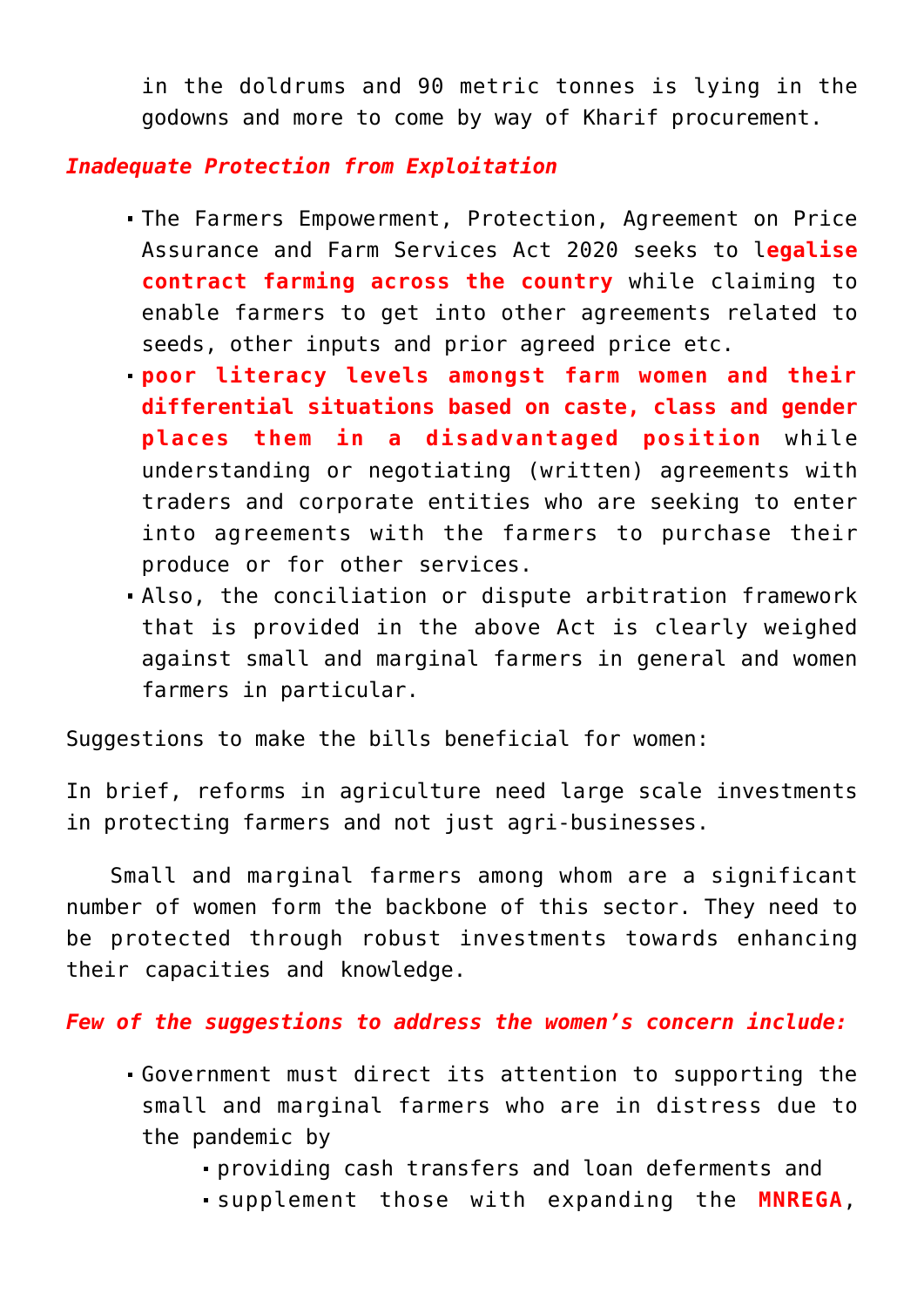providing seed and market support.

- The Government should guarantee at least the MSP in all market transactions involving farmers, whatever the marketing channel might be. This should be a legal entitlement for all farmers.
- Government must bring in reforms in the APMCs that would ensure easy access to women farmers who trade at the local level. For example the Andhra Pradesh and Telangana government initiative to hand over procurement to women's **SHGs** at the village level and also support direct marketing initiatives.
- The government ensures
	- incentivising decentralised procurement including procurement of coarse grains;
	- geographical diversification of procurement operations;
	- augmentation of adequate decentralised modern and scientific storage;
	- giving top priority to the movement of foodgrains and providing sufficient number of rakes for this purpose, including expanding the line capacity of railways to facilitate foodgrain movement from surplus to consuming regions.
- The government rolls out a time-bound plan to ensure at least the mandated 30% representation of women farmers in the local market committees. For this MAKAAM calls for a large scale study on systemic obstacles in women farmers' safe access to markets.
- **Create an enabling environment that promotes women's FPOs** by giving them **higher equity grant**s and working capital at low interests; encourages it in procurement at the local level. The government should also remove FPOs from the purview of the Acts brought in.
- Bring in a separate law that guarantees remunerative prices for farmers for diverse crops and ensure all payments are made jointly to farmer households, against the current practice of only remunerating the landowner.